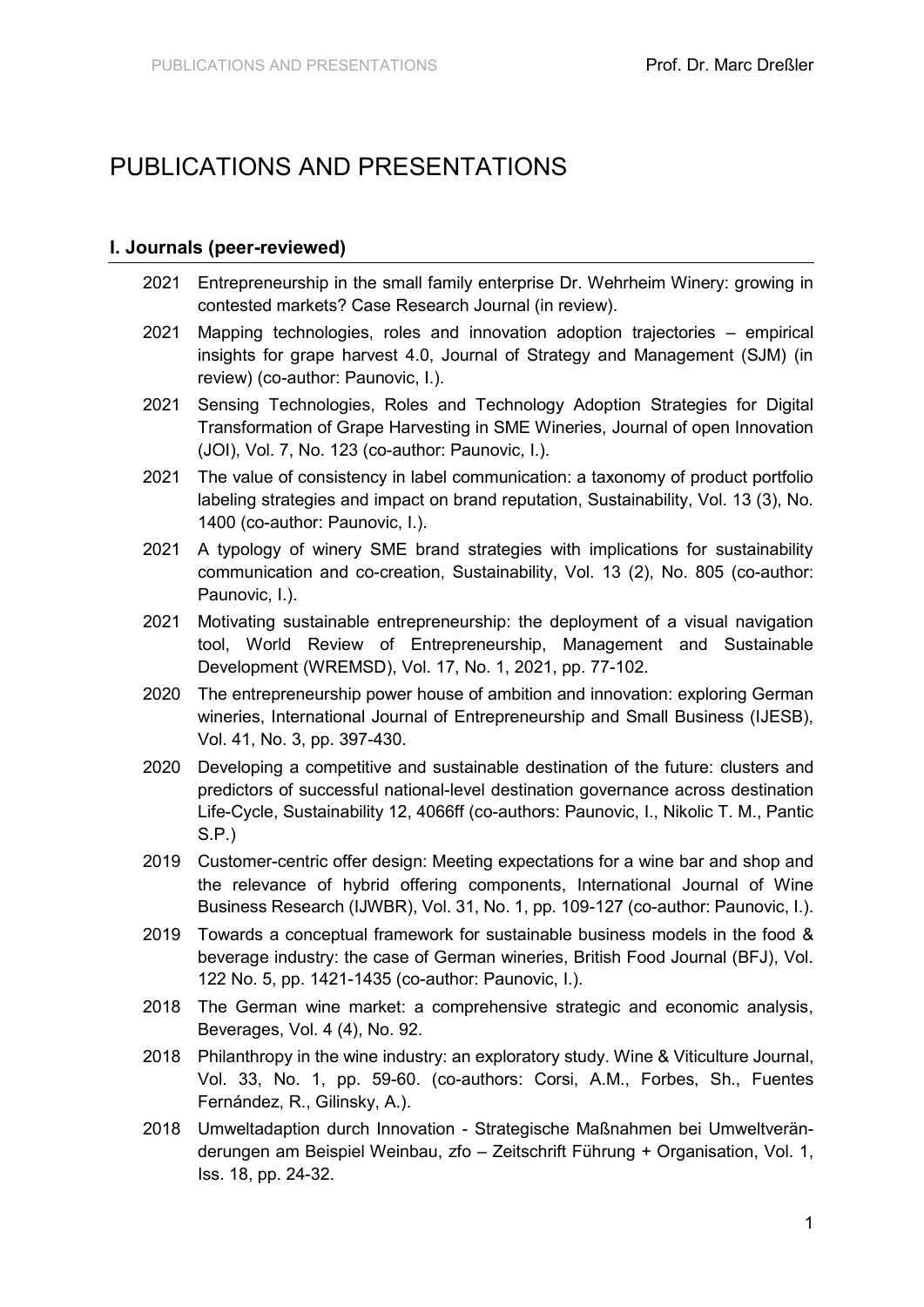- 2017 Strategic profiling and the value of wine & tourism initiatives: exploring strategic grouping of German wineries, International Journal of Wine Business Research (IJWBR), Vol. 29, pp. 484-502.
- 2017 Strategic channel management of "Saint Bernard Winery" rewiring for customer reach, Wine Business Case Research Journal, Vol. 1, Iss. 2.
- 2017 Strategic grouping in a fragmented market: SMEs' strive for legitimacy, International Journal of Entrepreneurship and Small Business (IJESB), Vol. 32, Iss. 1/2, pp. 229-253.
- 2016 Prosumers in the wine market: An explorative study, Wine Economics and Policy (WEP), Vol. 5, Iss. 1, pp. 24-32.
- 2016 Strategic winery reputation management Exploring German wine guides, International Journal of Wine Business Research (IJWBR), Vol. 28, Iss. 1, pp. 4- 21.
- 2016 Planting Rights Liberalization in the European Union: An Analysis of the Possible Effects on the Wine Sector in Rheinland-Pfalz, German Journal of Agricultural Economics, (GJAE), 65, 1, pp. 30-40 (co-authors: Bogonos, M., Engler, B., Dabbert, S., Oberhofer, J.).
- 2013 Innovation management of German wineries: from activity to capacity an explorative multi-case survey, Wine Economics and Policy (WEP), Vol. 2, Iss. 1, June 2013, pp. 19-26.

### **II. Congress contributions / working papers (peer - reviewed)**

- 2020 Entrepreneurial Mannerism and success impact exploring effectuation-based environmental perception, AWBR Conference, July 07-10, Dijon, Frankreich.
- 2019 Strategic growth: Should Dr. Wehrheim winery strive for ambitious goals? Annual NACRA Conference North American Case Research Association, October 10-12, Arizona, USA.
- 2019 Exploring the strategy-sustainability-climate change nexus in the German wineries and identifying business models for sustainability, AIEST Conference, August 25- 29, Varna, Bulgaria (co-author Paunovic).
- 2019 Navigating estates´ sustainability: innovation, transparency & communication. OIV Congress, July 15-19, Geneva, Switzerland.
- 2019 An exploration of innovativeness of wineries and regional impact of German wine regions – differentiation and destinity management, Wine tourism research conference: Challenges and futures perspectives, June 27-28, Strasbourg, France (co-author Paunovic). Conference paper, Research Gate, p. 46-59.
- 2019 Dynamic capabilities for sustainability stimulus from a multi-case research, AWBR Conference, January 14-16, Stellenbosch, South Africa.
- 2018 Visualizing wine estates' sustainability transparency, creativity, action, and performance. OIV Congress, November 19-23, Punta del Este, Uruguay.
- 2018 Visitors' travel, wine buying, and consumption patterns at UNESCO World Heritage region of Upper Middle Rhine, Germany: sustainability matters, SITCON 2018 -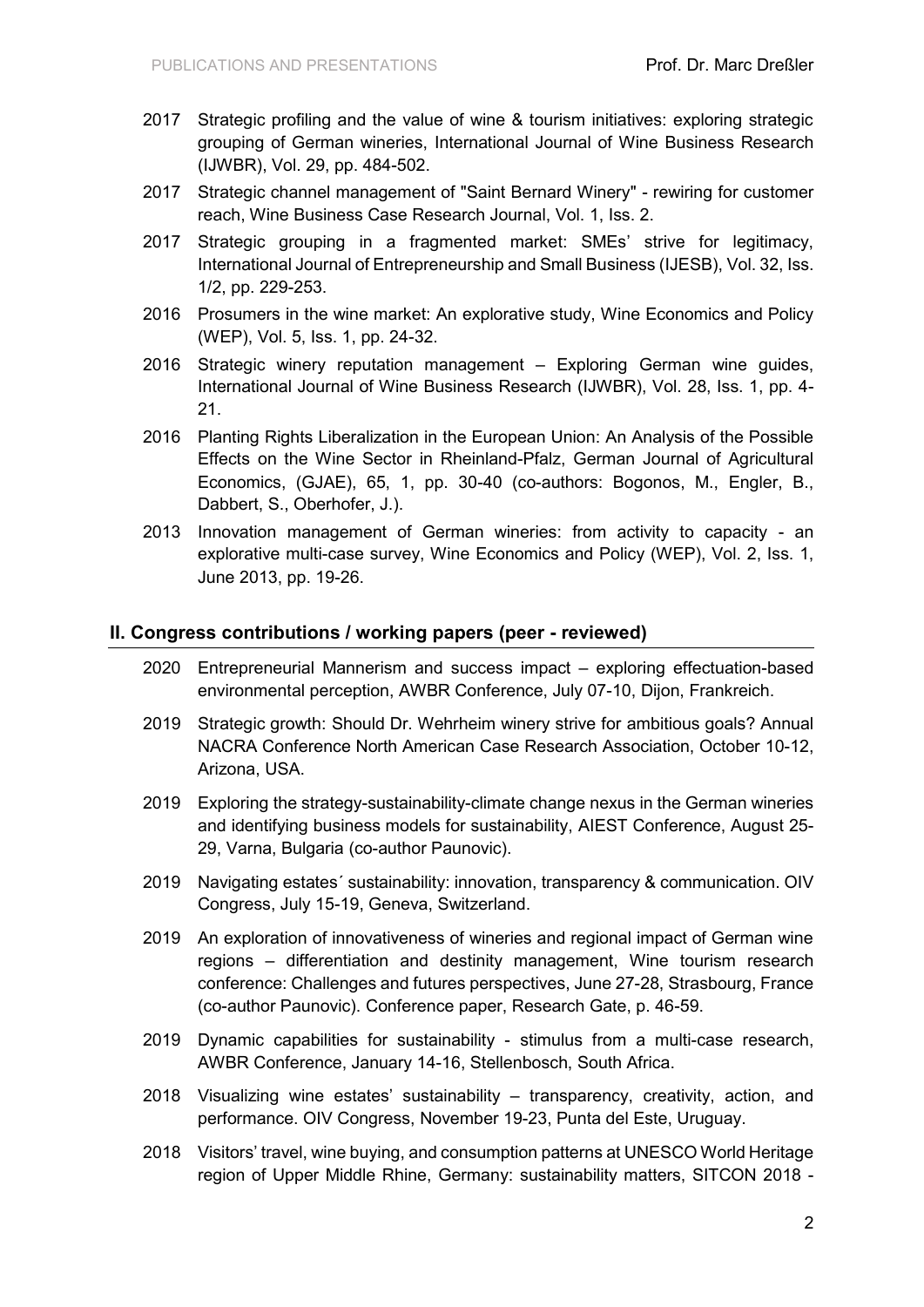Culture, Heritage and Tourism Development, October 12, Belgrad, Serbia (coauthor Paunovic).

- 2018 Strategic grouping of SD winery: be different or strategic alignment? Annual NACRA Conference North American Case Research Association, October 4-6, Orlando, USA.
- 2017 Philanthropy in the Global Wine Industry: An Exploratory Study, Part 2: Crossnational quantitative analysis, AWBR Conference, July 25-28, Sonoma, (coauthors: Forbes et al.).
- 2015 Managing export success An empirical picture of German wineries performance. OIV Congress, July 6-10, Mainz.
- 2015 Vineyard acreage simulations in consideration of climate changes affecting Rhineland-Palatinate (RLP). OIV Congress, July 6-10, Mainz (co-author Oberhofer, J.).
- 2014 Organizational levers on reputation and performance An empirical analysis of German wineries. AAWE Conference, June 22-25, Walla Walla, USA.
- 2014 Exploring success factors in export management Results of a survey on relevance in the context of the wine business and performance of German producers. AAWE Conference, June 22-25, Walla Walla, USA.
- 2014 Winery reputation Do German guides provide orientation on wineries and is engagement and investment attractive for wineries? AWBR Conference, June 27– 30, Geisenheim (co-author Kost, A.).
- 2013 Strategic groups in the German wine industry an empirical study. AAWE Conference June 26-29, Stellenbosch, South Africa.
- 2013 Customer involvement management Empirical observations of explorative studies on enrichment activities of German wineries. AWBR Conference, June 12- 15, Ontario, Canada.
- 2012 Innovation focus and capacity challenge of small entrepreneurs looking at German wineries. Conference Proceedings ITWM, June 22, Dijon, France.
- 2012 How liberalization of planting rights will affect the wine sector of Rheinland-Pfalz: a partial equilibrium analysis. AAWE Conference, June 7-10, Princeton, USA (coauthors Bogonos, M., Engler, B., Dabbert, S., Oberhofer, J.).

## **III. Proceedings**

- 2020 Der Preis ist heiß! Conference transcript of the 73st Wine Days of the Palatinate, January, pp. 69-72, Neustadt.
- 2018 Betriebliche Wachstumsperspektiven? Hinter dem Horizont geht es weiter! Conference transcript of the 71st Wine Days of the Palatinate, January, pp. 35-37, Neustadt.
- 2017 Zukunftsprognosen: Ab in die Zukunft 2050! Conference transcript of the 70th Wine Days of the Palatinate, January, pp. 62-65, Neustadt.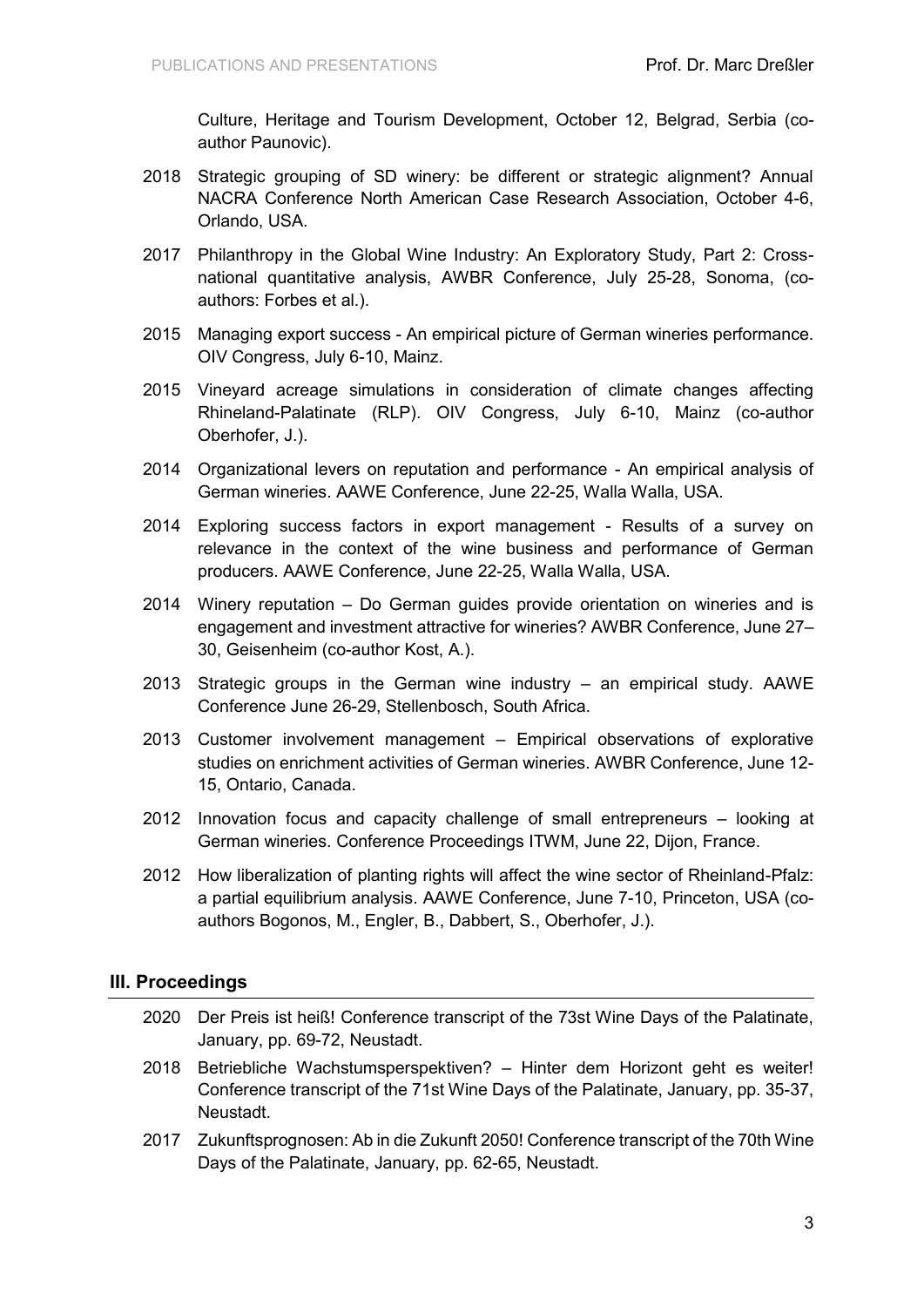- 2016 A case based exploration of strategic positioning via sustainability. 62. German Wine Congress, Intervitis, Interfructa, Hortitechnica, November 28, Stuttgart. (coauthor Blumentritt, M.).
- 2016 Wahrnehmung der Exportaktivitäten von deutschem Wein Die "Sicht von außen". Conference transcript of the 69th Wine Days of the Palatinate, January, pp. 62-65, Neustadt.
- 2015 Vertriebsstrategien angepasst an sich änderndes Verbraucherverhalten und schwankende Erntemengen. Conference transcript of the 68th Wine Days of the Palatinate, January, p. 55, Neustadt.
- 2014 Stärken, Chancen und Herausforderungen im Markt Aufbruch oder Anpassung? Conference transcript of the 67th Wine Days of the Palatinate, January, pp. 59-62, Neustadt.
- 2013 Zukunft im ökologischen Weinbau: Strategien Innovation Nachhaltigkeit. Conference transcript of the 66th Wine Days of the Palatinate, January, pp. 51-54, Neustadt.
- 2011 Strategische Betriebsführung in der Weinwirtschaft. Conference transcript of the 64th Wine Days of the Palatinate, January, pp. 56–58, Neustadt.

### **IV. Book contributions**

- 2021 Vermarktungsanalyse neuer Rebsorten: Differenzierungspotenzial und vielversprechendes Preisniveau. In: Schultz, H.-R., Stoll, M. (editor): Deutsches Weinbaujahrbuch 2022, October, Eugen Ulmer, Stuttgart, pp. NN., (co-author: Freund-Grieger, C.)
- 2020 Markenführung in der Weinwirtschaft strategisch eingebunden und digital verzahnt. In: Schultz, H.-R., Stoll, M. (editor): Deutsches Weinbaujahrbuch 2021, October, Eugen Ulmer, Stuttgart, pp.22-30.
- 2019 Strategische Relevanz von Nachhaltigkeit. In: Schultz, H.-R., Stoll, M. (editor): Deutsches Weinbaujahrbuch 2020, October, Eugen Ulmer, Stuttgart , pp. 107-112.
- 2019 Does culture show in philanthropic engagement? An empirical exploration of German and French wineries In: Social Sustainability in the Global Wine Industry: Concepts and Cases, Forbes, S., De Silva T.-A., Gilinsky A., (editors), (co-author Haller, C.), Palgrave Macmillan, pp. 119-136.

- *Prix de l'OIV 2020, sustainable vitiviniculture category -*

- 2018 Unternehmertum sichert Perspektiven im Verdrängungsmarkt. In: Schultz, H.-R., Stoll, M. (editor): Deutsches Weinbaujahrbuch 2019, October, Eugen Ulmer, Stuttgart, pp. 150-157.
- 2017 SWOT-Analyse Deutscher Weinmarkt. In: Schultz, H.-R., Stoll, M. (editor): Deutsches Weinbaujahrbuch 2018, October, Eugen Ulmer, Stuttgart, pp. 95-103.
- 2016 Reputationsmanagement und Einfluss auf die Preisdurchsetzung empirische Einsichten. In: Schultz, H.-R., Stoll, M. (editor): Deutsches Weinbaujahrbuch 2017, October, Eugen Ulmer, Stuttgart, pp.118-123.
- 2015 Vertriebsmanagement Multikanaler und moderner Vertrieb. In: Schultz, H.-R., Stoll, M. (editor): Deutsches Weinbaujahrbuch 2016, October 2015, Eugen Ulmer, Stuttgart, pp. 69-77.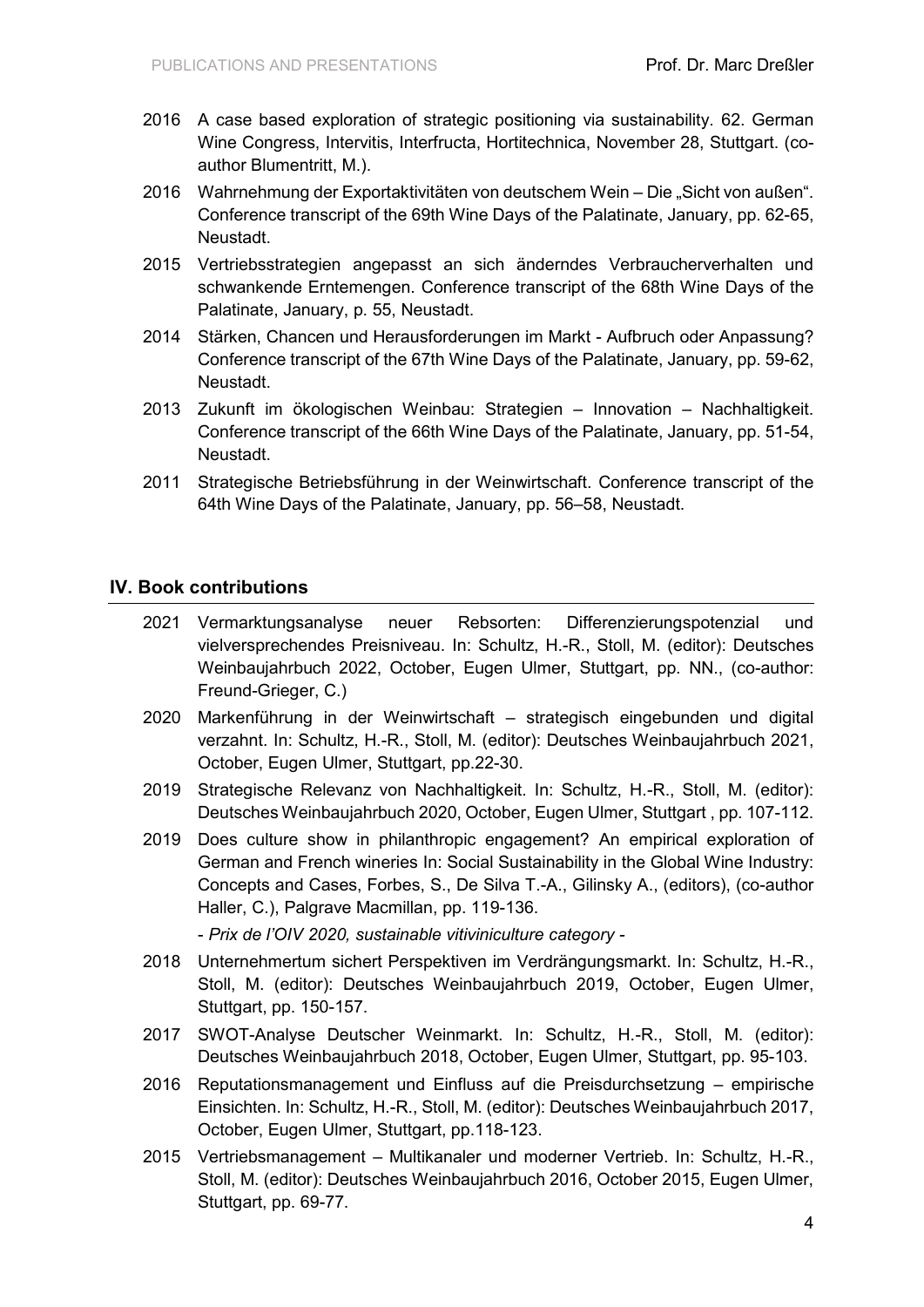- 2015 Strategic winery management and tourism: Value-added offerings and strategies beyond product centrism. In: Lee, Kyuho (editor): Strategic Winery Management and Tourism: Value-Added Offerings and Strategies Beyond Product Centrism, Apple Academic Press, pp. 31-68.
- 2014 Erfolgsfaktoren im Weinexport und Leistungswahrnehmung deutscher Anbieter. In: Schultz, H.-R., Stoll, M. (editor): Deutsches Weinbaujahrbuch 2015, October, Eugen Ulmer, Stuttgart, pp. 146-158.
- 2014 Mercados globales del vino: El Mercado alemán del vino. Escuela Técnica Superior de Ingenieros Agrónomos (editor): La Economía Del Vino En España Y En El Mundo, pp. 520-558. Honoured with OIV Award 2015 in the category "actes de symposia".
- 2014 Winzergenossenschaft Westhofen: A German Wine Cooperative Evaluates Strategic Positioning. In: Mora, Pierre (editor): Wine Business Case Studies: Thirteen Cases from the Real World of Wine Business Management, Wine Appreciation Guild, pp. 47-72, (co-author: Kost, A.).
- 2013 Strategische Gruppen in der deutschen Weinwirtschaft empirische Studienergebnisse zur Direktvermarktung. In: Schultz, H.-R., Stoll, M. (editor): Deutsches Weinbaujahrbuch 2014, October, Eugen Ulmer, Stuttgart, pp. 134-142.
- 2006 Coaching bei der HVB Realisation einer Vertriebsoffensive. In: W. Backhausen /J.P. Thommen (editor): Coaching - Durch systemisches Denken zu innovativer Personalentwicklung, 3. edition, Publisher Gabler, 2006, pp. 367 – 387 (co-author Große-Peclum, K.H.).

# **V. Book / Monographie**

- 2021 Nachhaltiges Unternehmertum Strategisches Management am Beispiel der Weinbranche. Utb. München, 2021.
- 2000 Kooperationen von Krankenhäusern: Eine Fallstudienanalyse von Kooperationsprojekten. Betriebswirtschaftliche Forschungsergebnisse Vol. 116, Publisher Duncker & Humblot, 2000.

#### **VI. Journal articles**

- 2020 Profilierung und Markenführung nah am Wettbewerb oder bewusste, wahrnehmbare Differenzierung? DLR Rheinpfalz 2020 im Blick, pp. 36-38.
- 2020 Perspektiven neuer Rebsorten nutzen Ausschöpfung von Wertschöpfungspotenzialen. Das Deutsche Weinmagazin,18/20, p. 32-36 (coauthor: Freund-Grieger, C.)
- 2020 Sparpotenzial Neue Rebsorten: Mit pilzwiderstandsfähigen Neuzüchtungen die Arbeit im Weinberg effizienter und nachhaltiger gestalten und die Wirtschaftlichkeit steigern. Der Deutsche Weinbau, 14-15/20, p. 14-16 (co-author: Freund-Grieger, C.)
- 2020 Mystery shopping verdeckte Testkäufe auch in der Weinwirtschaft, Das Deutsche Weinmagazin, 12/20, p. 26-30 (co-author: Kost, A.)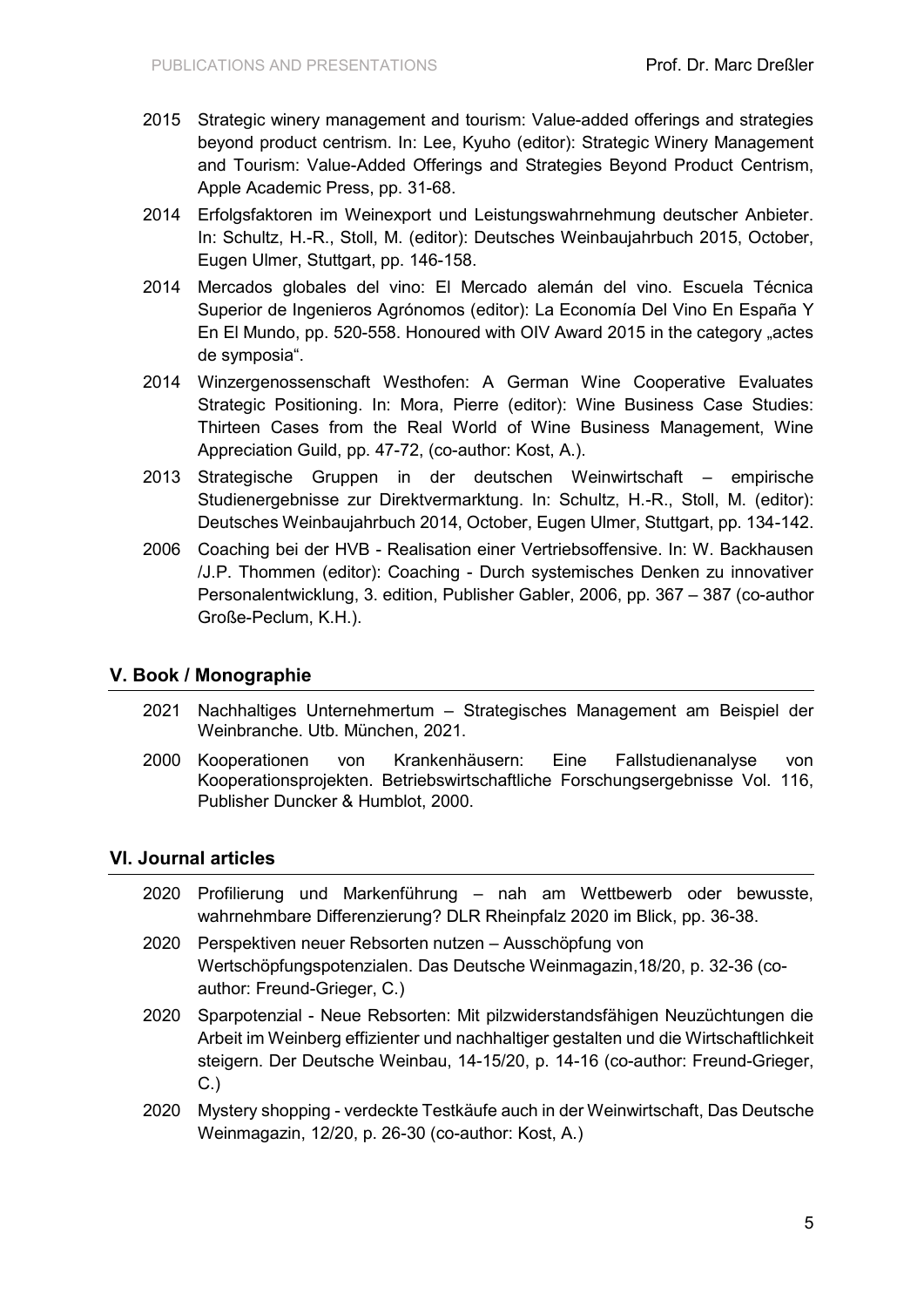- 2020 Erfolgsrechnung Preiskalkulation: Mit strategischem Handeln und abgestimmter Preisgestaltung den Betriebserfolg sichern, Der Deutsche Weinbau, 04/20, p. 34 - 37.
- 2019 Aktuelle Panelerkenntnisse zu Strategie und Innovation, DLR Rheinpfalz 2019 im Blick, pp. 98-99.
- 2019 MBA studieren neben dem Job, DLR Rheinpfalz 2019 im Blick, p. 35.
- 2019 Innovation und Strategische Markenpositionierung als Erfolgsfaktoren in der Weinwirtschaft: Exploration strategischer Typen, DLR Rheinpfalz im Blick, pp.36- 27.
- 2019 Nachhaltigkeitsforschung der Hochschule Ludwigshafen: prominente Ehrung praxisnaher sowie global ausgerichteter Forschungsinitiativen. Spektrum 29, 01/19, p. 68-69.
- 2018 MBA Wine, Sustainability & Sales, DLR Rheinpfalz im Blick, pp. 28-32.
- 2018 Strategien im Verdrängungsmarkt: "Blaue Ozeane" als Wachstumsmotor, Der Deutsche Weinbau, Vol. 20, pp. 74-77.
- 2018 Mit Ambition und Innovation zum Erfolg Wachstum als Unternehmensziel? Das Deutsche Weinmagazin, Das Deutsche Weinmagazin, September, Vol. 19, pp. 36- 39.
- 2018 Philanthropy in the wine industry: an exploratory study. Wine & Viticulture Journal, Vol. 1, pp. 59-60. (co-authors: Corsi, A.M., Forbes, Sh., Fuentes Fernández, R., Gilinsky, A.).
- 2018 Master your sales in wine sustainably! Spektrum, January, pp. 24-25.
- 2017 Dynamik fordert und fördert: Empirische Einblicke zu Umwelt, Nachhaltigkeit, Zielambitionen und Erfolg, DLR Rheinpfalz aktuell, pp. 27-29.
- 2017 Empirische Forschung zum Nachhaltigkeitsmanagement Einblicke in das Projekt NaVI, Spektrum, October, p. 18.
- 2017 Nachhaltigkeitsmanagement Befragungsergebnisse zum Aufbau eines Steuerungsinstruments. Der Deutsche Weinbau, Vol. 10, pp. 14-17. (co-author: Wehrheim, F.)
- 2017 Ab in die Zukunft ein kreativer Ausblick auf die Weinbranche 2050. Der Deutsche Weinbau, Vol. 3, p. 18.
- 2017 Ab in die Zukunft Weinbranche 2050. Spektrum, January, pp. 76-77.
- 2016 Betriebswirtschaftliches Denken in der produktorientierten Weinwirtschaft. DLR Rheinpfalz aktuell, pp. 80-85.
- 2016 Ab in die Zukunft Weinbranche 2050. DLR Rheinpfalz aktuell, p. 27.
- 2016 "Zurück" in die Zukunft. Der Deutsche Weinbau, November, 15.11.2016, Vol. 23, pp. 14-16.
- 2016 Morgen war gestern. Rebe und Wein, November, Vol. 11, p.12.
- 2016 Weinbranche 2050 auf dem Weg in die Zukunft. Der Deutsche Weinbau, July, Vol. 15, pp. 24-27.
- 2016 Nachhaltigkeit quo vadis? Das Deutsche Weinmagazin, July, Vol. 14, pp. 28-31.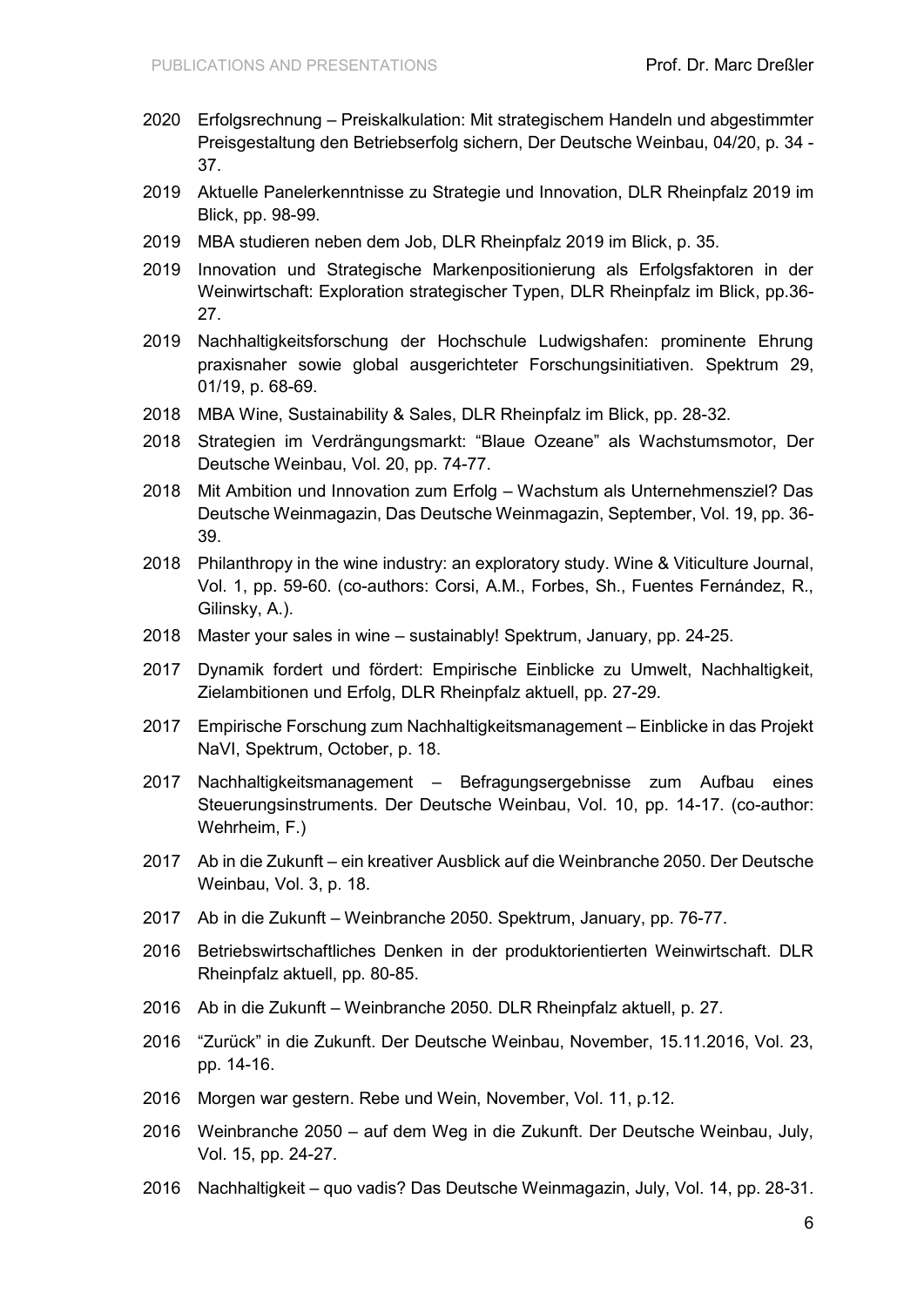- 2016 Weinbranche 2050 was erwartet uns? Der Deutsche Weinbau, April, Vol. 9, pp. 16-18.
- 2016 Weinbranche 2050 editorial. Der Deutsche Weinbau, April, Vol. 8, p. 3.
- 2015 Perfekter Absatz: Kunden und struktureller Wandel fordern professionellen Vertrieb. Das Deutsche Weinmagazin, October, Vol. 21, pp. 17-19.
- 2015 Vertrieb zukunftsorientiert steuern wie geht das? Der Deutsche Weinbau, January, Vol. 2, pp. 16-18.
- 2015 Kreatives Finanzieren wie funktioniert Crowdfunding? Der Deutsche Weinbau, January, Vol. 2, p. 42.
- 2014 Die Köpfe hinter den Studiengängen. Spektrum, October, pp. 48-50.
- 2014 Studieren mit Praxis: Neue duale Agrar-Studiengänge. On track, February, pp. 24- 26.
- 2014 Erfolgsfaktoren deutscher Weine im Ausland. Der Deutsche Weinbau, June, Vol. 11, pp. 22-25.
- 2014 Wein: Globale Chancen für deutsche Anbieter. Der Deutsche Weinbau, May, Vol. 10, pp. 18-21.
- 2013 Zukunftssicherung durch Finanzmanagement und Partnerschaft mit Finanzinstituten (Part 2). Der Deutsche Weinbau, October, Vol. 21, pp. 32-35.
- 2013 Zukunftssicherung durch Finanzmanagement und Partnerschaft mit Finanzinstituten (Part 1). Der Deutsche Weinbau, October, Vol. 20, pp. 24-26.
- 2013 Ökologischer Weinbau: Positionierungsanalysen. Der Deutsche Weinbau, March, Vol. 5, pp. 16-18.
- 2013 Strategische Führung in der Weinwirtschaft. Der Deutsche Weinbau, February, Vol. 4, pp. 34-37.
- 2013 Forschung und Lehre am Weincampus Neustadt: Weinbau und Oenologie. Pfalzclub-Magazin, January, p. 10.
- 2013 Veränderungs- und Innovationsmanagement in der deutschen Weinwirtschaft. DLR Rheinpfalz aktuell, pp. 38-42.
- 2012 Rebflächenpotenziale in Rheinland-Pfalz nach Wegfall der Pflanzrechte. DLR Rheinpfalz aktuell, pp. 23-24, (co-author: Oberhofer, J.).
- 2012 Welche Rebfläche ist in Rheinland-Pfalz möglich? Die Winzer-Zeitschrift, December 2012, Vol. 12, pp. 36-37 (co-author: Oberhofer, J.).
- 2012 Neues Simulationsmodell für Flächenpotentiale. Der Deutsche Weinbau, October, Vol. 21, pp. 18-20 (co-author: Oberhofer, J.).
- 2012 Pflanzrechte "mehr" und "anders" ist möglich. Das Deutsche Weinmagazin, October, Vol. 21, pp. 13-15 (co-author: Oberhofer, J.).
- 2012 Pflanzrechte "mehr" und "anders" ist möglich. Der Landbote, October, Vol. 42, pp. 31-33 (co-author: Oberhofer, J.).
- 2012 Weinausbildung der Zukunft. Der Deutsche Weinbau, June, Vol. 12, p. 10.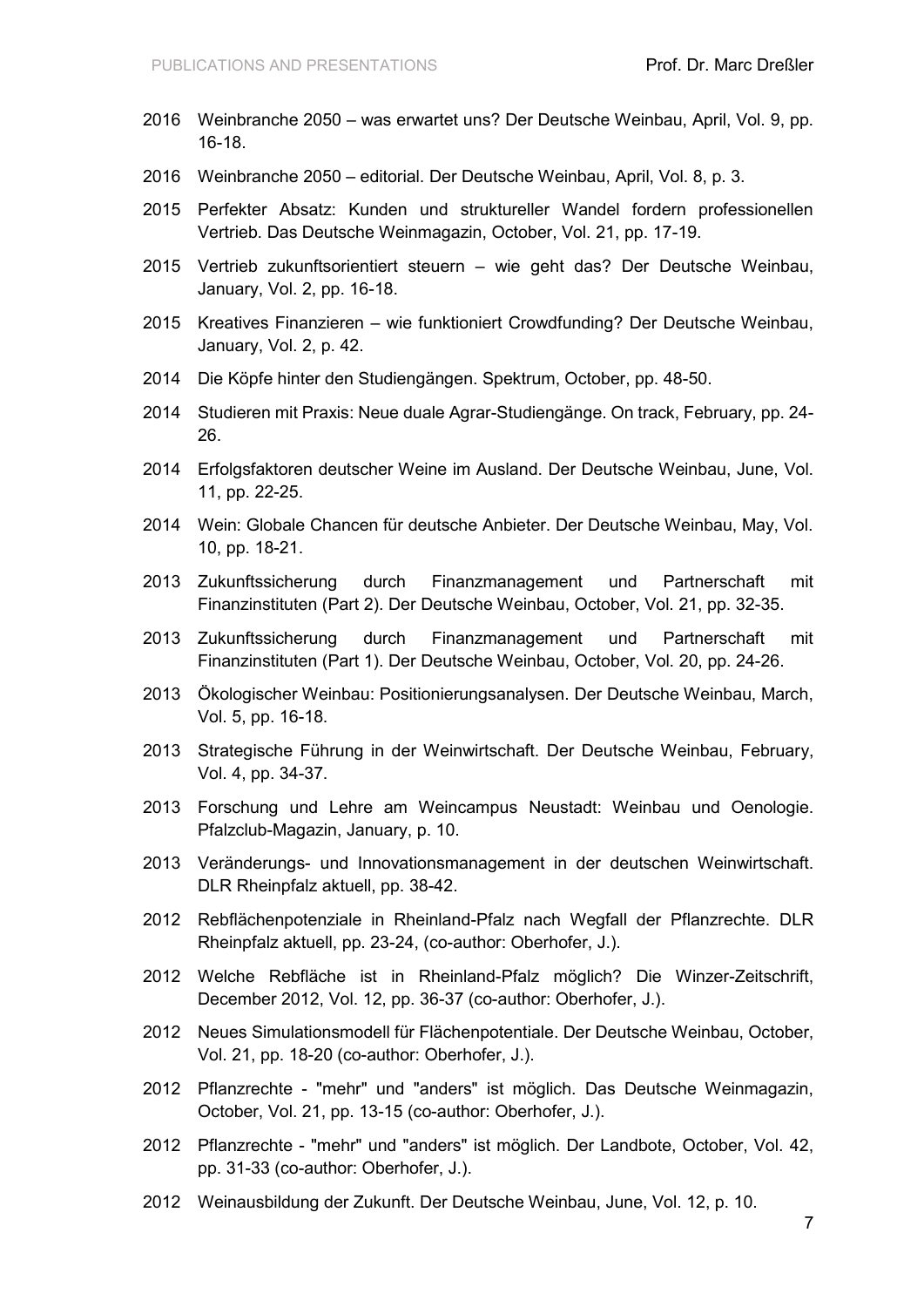- 2012 Innovative Weinwelt: "Der aktive Kunde". Der Deutsche Weinbau, March, Vol. 6, pp. 16-18.
- 2012 Pole Position Vertrieb Nachhaltigkeit im Vertrieb. Mittelpunkt, February, pp. 22- 23.
- 2011 Betriebsübergabe als Herausforderung. Der Deutsche Weinbau, June, Vol. 12, pp. 28-31.
- 2006 Steigerung der Performance im Dienstleistungsgeschäft. Zeitschrift für Controlling und Innovation, pp. 30-36 (co-author Vassiliadis, C.).
- 2006 Strategisches Wachstum im Wealth Management die Zentren des Wohlstands. Die Bank, November; pp. 36-43 (co-author Vassiliadis, C.).

# **VII. Interviews**

- 2020 Wein braucht eine Story, Die Rheinpfalz, Vol. 160, July 13.
- 2020 Die Pfalz in der Welt, VielPfalz, May.
- 2020 Effizienz im Anbau und Qualität der Produkte steigt durch Vernetzung von Mensch und Maschine, Winzerforum VR Bank Südpfalz, 09.03.2020.
- 2018 Weinbau 4.0: digital organisiert, Der Deutsche Weinbau, Vol. 25-26, p. 13, November.
- 2018 Nickenig trifft…, Der Deutsche Weinbau, Vol. 20, p. 3, September.
- 2018 Zum Wohl der Pfalz, Rheinpfalz, November 11.
- 2018 Werkzeuge für die Winzer, Rheinpfalz, September 12.
- 2018 "Grün gewinnt". Süddeutsche Zeitung, April 20.
- 2016 The skills that future wine leaders need, https://www.meininger.de/en/winebusiness-international/skills-future-wine-leaders-need, July 18.
- 2014 Aus- und Fortbildung im Weinbereich Teil 3 Dynamische Entwicklung an den Hochschulen,http://www.wein-plus.eu/de/Aus+und+Fortbildung+im+Weinbereich, November 30.
- 2012 Im Gespräch Wettbewerbsfähigkeit, Liberalisierung und Perspektiven, Wuertz Blog, October 11.

#### **VIII. Presentations**

- 2021 "Nachhaltigkeit deutscher Weinbaubetriebe: vom Mauerblümchen zur Pole Position", 1. Tag der Weinforschung, June 10, Neustadt.
- 2021 Innovationsmanagement in der deutschen Weinbranche Empirische Einsichten (Dreßler / Paunovic), FDW-Frühjahrstagung, June 16, Oppenheim.
- 2021 Begrüßung, Forum Markt und Wein, April 22, Neustadt.
- 2020 The entrepreneurship power house of ambition and innovation. Poster presentation, Hochschule für Wirtschaft und Gesellschaft, Oktober, Ludwigshafen.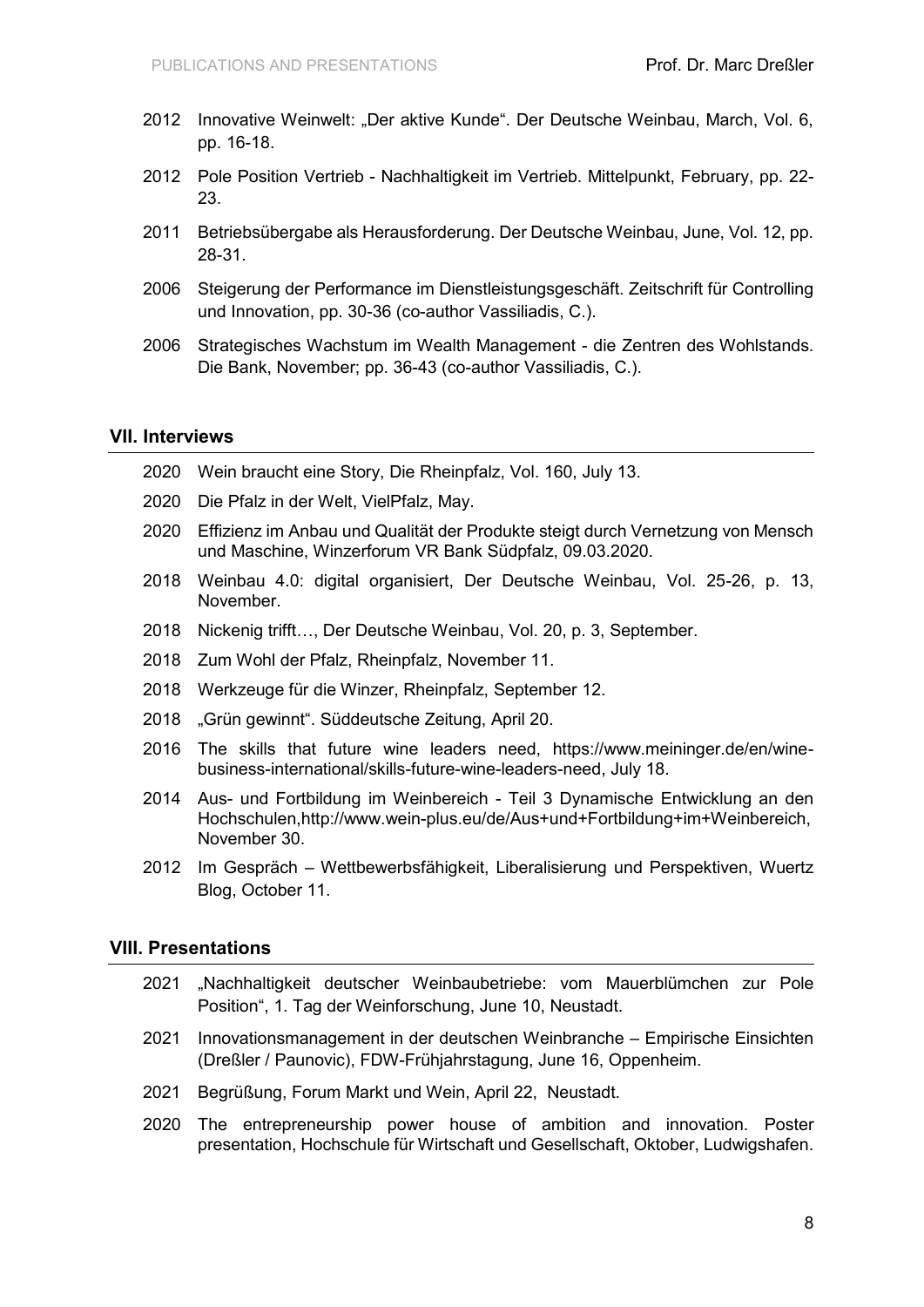- 2020 Nachhaltiges Vertriebs- und Innovationsmanagement Betriebe zielgerichtet steuern. Poster presentation, Hochschule für Wirtschaft und Gesellschaft, Oktober, Ludwigshafen.
- 2020 Neue Rebsorten vom Teufelskreislauf zur langfristigen Wertsteigerung? Fortbildungstagung der Lehr- und Beratungskräfte Weinbau., Önologie & Marketing, August 13, Oppenheim.
- 2020 Digitalization: state of play based on interviews with German wineries. ECOMAR expert group, March 26, Paris, Frankreich – online.
- 2020 Effizienzsteigerung durch Digitalisierung? Möglichkeiten zur Zeit- und Arbeitseinsparung in Weinbau, Oenologie und Betriebsorganisation. VR Bank Winzerforum, March 9, Landau-Godramstein.
- 2020 Der Preis ist heiß! 73th Wine Days of the Palatinate, January 5, Neustadt.
- 2019 Zukunftskommission für den Deutschen Weinbauverband. Board meeting DWV, October 1, Geisenheim.
- 2019 Navigating estates´ sustainability: innovation, transparency & communication. OIV Congress, July 15-19, Geneva, Switzerland.
- 2019 Chairman Session N°2, Wine tourism research conference: Challenges and futures perspectives, June 27-28, Strasbourg, France (co-author Paunovic).
- 2019 Eindrücke der strategischen Markenführung: Evaluation von Webauftritten. Research conference FDW, May 8, Bernkastel-Kues.
- 2019 Nachhaltigkeits-App: praktisches Tool zur Selbsteinschätzung im Weinbaubetrieb. Meiningers Best Practice, May 7, Neustadt.
- 2019 Der deutsche Weinmarkt eine strategische und ökonomische Synopse. Forum Markt und Wein, April 11, Neustadt.
- 2019 Kundenzentriertes Weindesign: Von Verbraucherpräferenzen zur erfolgreichen Weinstilistik am Beispiel alkoholreduzierter Weine, Work-shop Forum Markt und Wein, April 11, Neustadt.
- 2019 Digitalisierung Herausforderung oder Lösung? Eine Standortsynopse. Genossenschaftsverband Fachtagung, April 4, Asselheim.
- 2019 Veränderungsmanagement die Integration der Pfalzweinwerbungen meistern! Board Meeting Pfalzwein, February 14, St. Martin.
- 2019 Strategische Weichenstellungen für den Deutschen Weinbauverband. Board meeting DWV, February 21, Bonn.
- 2019 Dynamic capabilities for sustainability stimulus from a multi-case research. AWBR Conference, January 14-16, Stellenbosch, South Africa.
- 2019 Strategisches Unternehmertum schafft Perspektiven und sichert Erfolg, Weinbautage Mosel, January 10, Wittlich.
- 2018 Mehr Erfolg durch Ambition, Innovation und Reputation, 37th Pfälzer Gemüsebautag, November 30, 2018, Mutterstadt.
- 2018 Der digitale Weinbaubetrieb 2053 Hat der Winzer das Heft des Handelns noch in der Hand? Symposium Mittelrhein, November 22, Koblenz.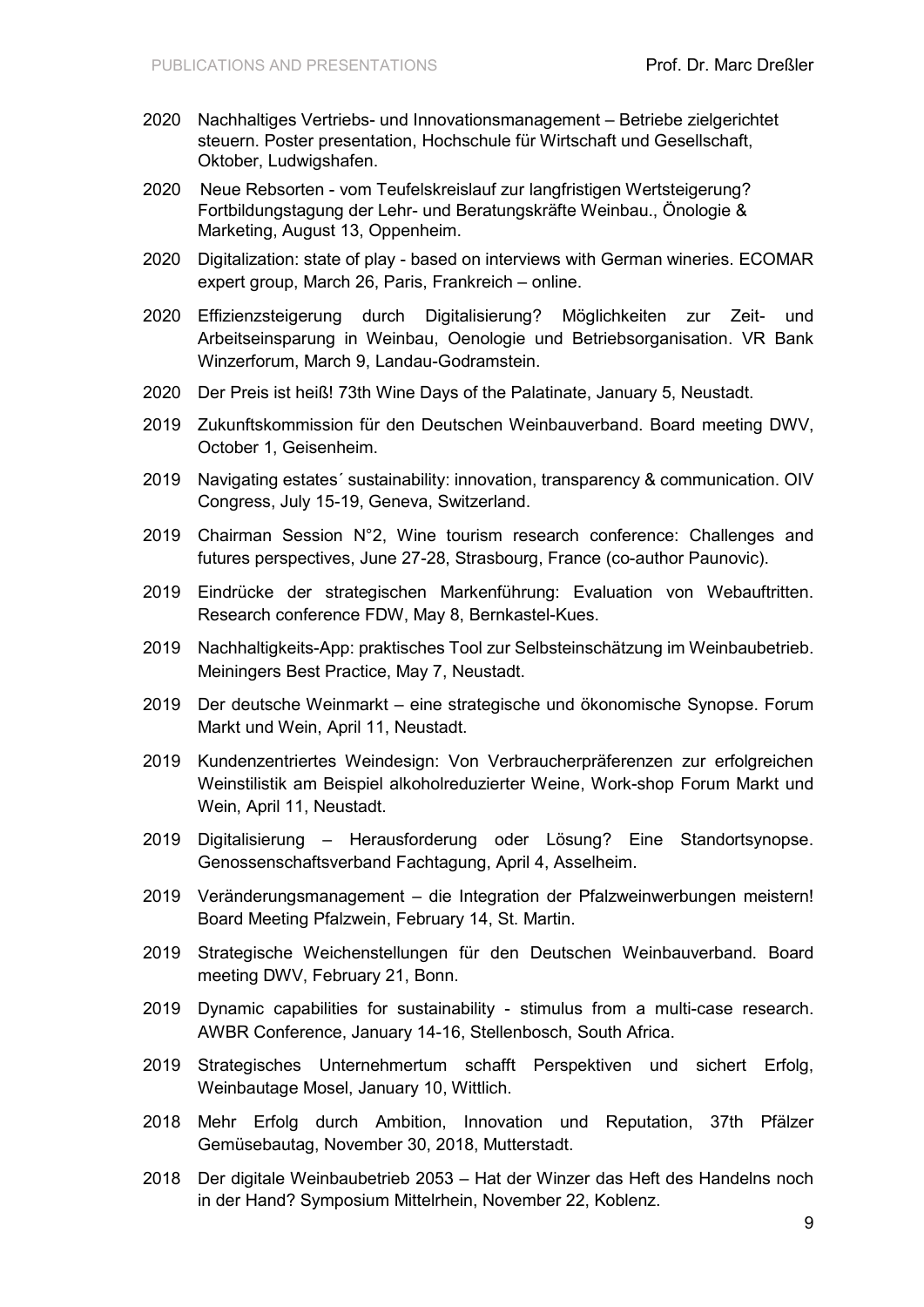- 2018 Young Graduate Forum Actual research insights. Creation and organisation, 63rd German congress of viticulture, Intervitis Interfructa Hortitechnica, November 6, Stuttgart.
- 2018 Organisational structure 4.0 digital company organisation. Session head O6e, 63rd German congress of viticulture, Intervitis Interfructa Hortitechnica, November 5, Stuttgart.
- 2018 Strategic grouping of SD winery: be different or strategic alignment? NACRA Conference, October 4-6, Orlando, USA.
- 2018 Strategische Handlungsfelder in saturierten Märkten, General meeting of the Verband Deutscher Sektkellereien, June 27, Würzburg.
- 2018 Exploration strategischer Typen der Innovation und Markenpositionierung: Projektein- und –ausblick. Research conference FDW, April 11, Weinsberg.
- 2018 Betriebliche Wachstumsperspektiven? Hinter dem Horizont geht es weiter! 71st Wine Days of the Palatinate, January 17, Neustadt.
- 2017 Verdrängungsmarkt und Steigerung. Branchentreff IHK, November 11, Trier.
- 2017 Kooperation als Vehikel für Erfolg? Empirische Einblicke! Strategy meeting Bundesarbeitskreis Landjugend, August 28, Bodenheim.
- 2017 Marktsituation und Perspektiven zum deutschen Wein und Baden Cluster als Lösungsansatz, General assembly of Badischer Wein GmbH, June 20, Östringen.
- 2017 Weinexport als strategische Wachstumsposition: empirische Einsichten. DWI Exportforum, June 7, Oppenheim.
- 2017 Erfolgsfaktoren im Weinexport empirischer Einblick zu Dimensionen, Kriterien und Leistungsfähigkeit! Research conference FDW, April 26, Geisenheim.
- 2017 Strategie und Innovation in der Weinwirtschaft, Expert meeting of the German association of cooperatives, March 9, St. Martin.
- 2017 Deutscher Wein, aktuelle Marktsituation und Perspektiven, 59th Wine Days in Frankonia, March 7, Veitshöchheim.
- 2017 Ab in die Zukunft Weinbranche 2050, Congress of young winegrowers, March 3, Ortenberg.
- 2017 Planung als Basis unternehmerischen Handelns Einblick in ein kreatives Seminar. Information day, February 15, Neustadt.
- 2017 Zukunftsprognosen: Ab in die Zukunft 2050! 70th Wine Days of the Palatinate, January 13, Neustadt.
- 2016 Alles raus und neu oder Tradition bewahren? Panel expert of the Young professionals' day, 62th German congress of viticulture, Intervitis Interfructa Hortitechnica, November 29, Stuttgart.
- 2016 Vermarktung in der Weinbranche 2050. 62th German congress of viticulture, Intervitis Interfructa Hortitechnica, November 28, Stuttgart.
- 2016 Ab in die Zukunft Weinbranche 2050. 62th German congress of viticulture, Intervitis Interfructa Hortitechnica, November 27-30, Stuttgart.
- 2016 Die deutsche Weinwirtschaft in globalem Kontext: Lassen Sie sich reinen Wein einschenken! 50+lectures at the University Of Applied Sciences Of Ludwigshafen, November 17, Ludwigshafen.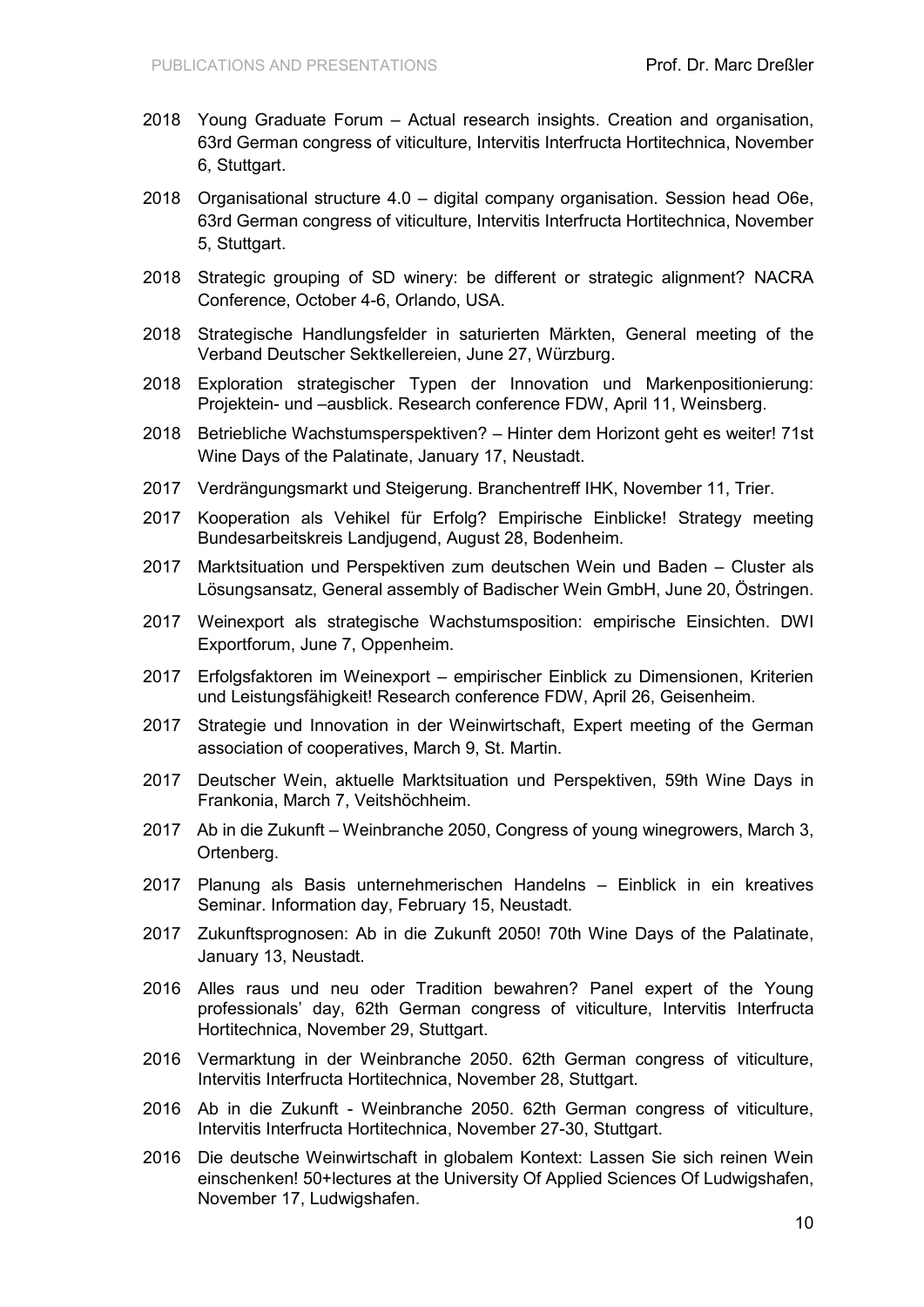- 2016 Innovationseinsichten Betriebswirtschaftliche Forschung am Weincampus. Arbeitskreis Markt of DLR research, September 7, Neustadt.
- 2016 Betriebswirtschaftliche Forschung am Weincampus. Open house at the DLR Rheinpfalz, September 3-4, Neustadt.
- 2016 Deutscher Wein: aktuelle Marktsituation und Perspektiven. Conference of the winegrowing federation of Baden, June 27, Freiburg.
- 2016 MBA Fortbildung zur Professionalisierung des Managements. Working group market place of the DRV, May 1, Ruppertsberg.
- 2016 Case studies in training and research, NAVI-Project. Research conference of FDW, April 20, Bad Kreuznach.
- 2016 Aktuelle Situation am Weinmarkt. Conference of the winegrowing federation of Pfalz, April 18, St. Martin.
- 2016 Deutscher Wein aktuelle Marktsituation und Perspektiven. Winegrowing federation of Germany, March 1, Worms.
- 2016 Volkswirtschaftliche Auswirkungen der Niedrigzinspolitik. VR Bank Mittelhaardt, February 4, Bad Dürkheim.
- 2016 "Unternehmerisches Handeln in der Weinwirtschaft Überlegungen und Umsetzung am Beispiel einer Standortentscheidung". Open day Weincampus, February 18, Neustadt.
- 2016 Wahrnehmung der Exportaktivitäten von deutschem Wein Die "Sicht von außen". 69th Wine Days of the Palatinate, January 13, Neustadt.
- 2015 Wine consumption trends in Germany. World bulk wine exhibition, November 23, Amsterdam.
- 2015 Wertschöpfung im Weingut Blindflug? Winemarketing Day Rhineland-Palatinate, November 4, 2015, Neustadt.
- 2015 Weinwirtschaft aktuell. BDO-Sitzung, September 9, Geisenheim.
- 2015 Managing export success An empirical picture of German wineries performance. OIV Congress, July 6-10, Mainz.
- 2015 Strategic groups in the German wine industry an empirical study. Poster presentation, OIV Congress, July 6-10, Mainz.
- 2015 Exploring success factors in export management relevance in the context of the wine business and performance of German wine producers. Poster presentation, OIV Congress, July 6-10, Mainz.
- 2015 Empirically based analysis of German wine guides in the context of reputation theory - Hit lists, rankings, and performance impact. Poster presentation, OIV Congress, July 6-10, Mainz.
- 2015 Was beschäftigt Weingüter heute und in Zukunft Erkenntnisse aus der Unternehmensbefragung. Meeting of the DLR consultants, May 7, Oppenheim.
- 2015 Strategic Channel Management of St. Bernard Winery. Western Casewriter Association, March 12-14, Kauai USA.
- 2015 Forschungsaktivitäten mit Fokus Vertrieb. Research conference FDW, April 29, Oppenheim.
- 2015 The German Wine Market. Presentation as delegate for Germany. OIV-meeting, April 15-20, Paris, France.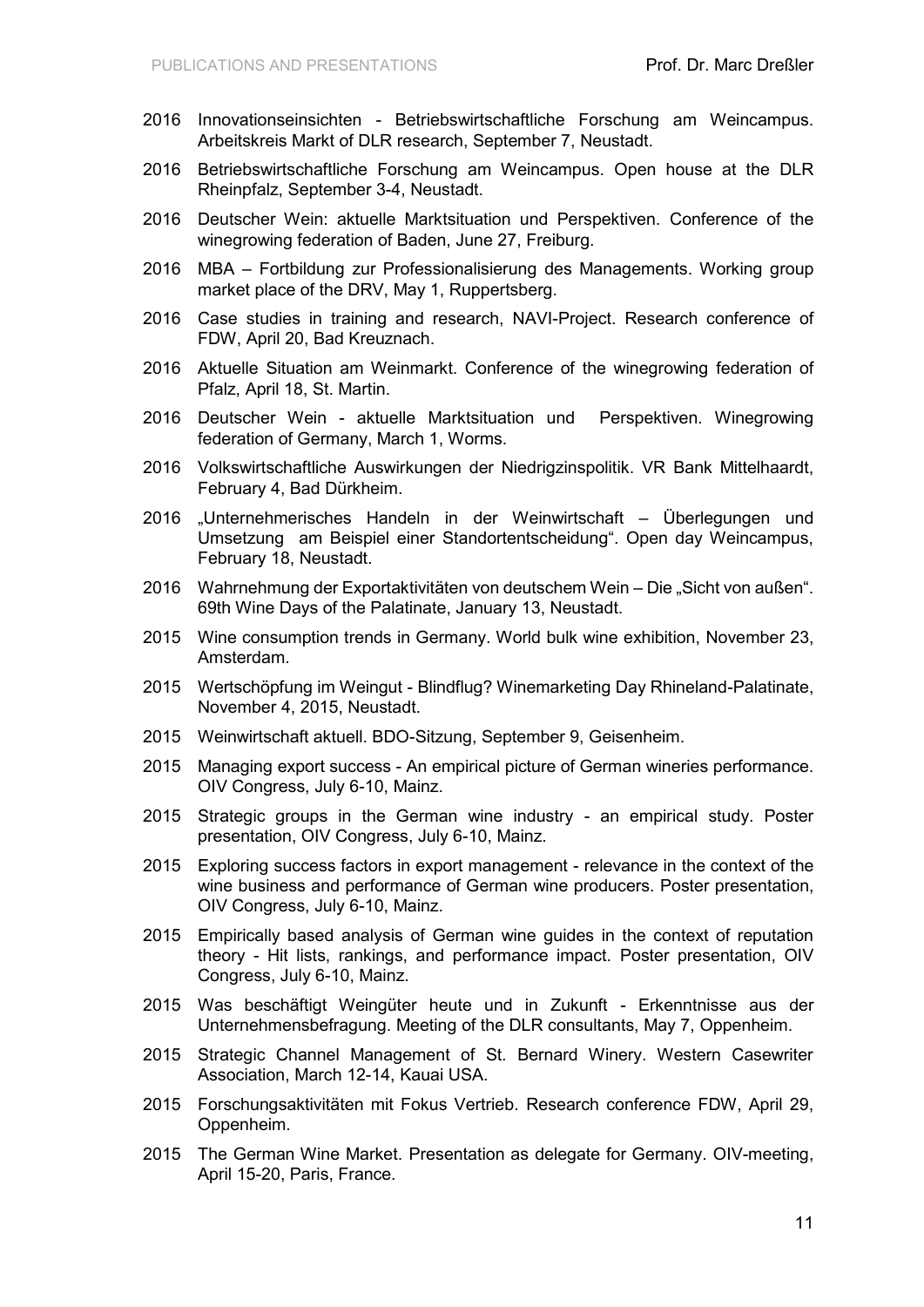- 2015 Vertriebsstrategien Genossenschaften: "mehr" oder "anders"? Expert meeting of the German association of cooperatives, February 26, St. Martin.
- 2015 Regionale Strategiesitzungen der Winzergenossenschaften. BWGV, January and February, Karlsruhe-Rüppurr.
- 2015 Vertriebsstrategien angepasst an sich änderndes Verbraucherverhalten und schwankende Erntemengen. 68th Wine Days of the Palatinate, January 14, Neustadt.
- 2014 Marketing of wine in Germany full view of the German Wine Market. Bulgarian Wine Weekend, December 4-7, Plovdiv, Bulgaria.
- 2014 Strategieentwicklung der Winzergenossenschaften in Baden. Badische Winzergenossenschaften membership meeting, July 23, Freiburg.
- 2014 Strategieentwicklung der Weingärtnergenossenschaften in Württemberg. Württemberger Winzergenossenschaften membership meeting, July 21, Weinsberg.
- 2014 Winery reputation Do German guides provide orientation on wineries and is engagement and investment attractive for wineries? AWBR Conference, June 27- 30, Geisenheim.
- 2014 Organizational levers on reputation and performance An empirical analysis of German wineries. AAWE Conference, June 22-25, Walla Walla, USA.
- 2014 Exploring success factors in export management Results of a survey on relevance in the context of the wine business and performance of German producers. AAWE Conference, June 22-25, Walla Walla, USA.
- 2014 Trends am Weinmarkt. Panel discussion in the context of the Public Meeting of Members of the German Association of Viticulture, May 14, Geisenheim.
- 2014 Strategisches Management und strategische Gruppen, Research conference FDW, April 30, Neustadt.
- 2014 Genossenschaften im Spannungsfeld von innovativer Positionierung und traditioneller Organisation. Symposium of the federation of cooperatives, February 20, St. Martin.
- 2014 Von der Studie Rebflächenliberalisierung RLP zu Wirtschaftlichkeitsbetrachtungen. Association of Viticulture Württemberg, February 20, Weinsberg.
- 2014 Stärken, Chancen und Herausforderungen im Markt Aufbruch oder Anpassung? 67th Wine Days of the Palatinate, January 18, 2014, Neustadt.
- 2013 Unternehmertum und Ausbildung am Weincampus, Meeting of members of the VDL, DLR Rheinpfalz, December 11, Neustadt.
- 2013 Duales Studium in der Landwirtschaft: Perspektiven und Erfahrung, University Conference on Agronomic Studies, October 28, Berlin.
- 2013 Strategic groups in the German wine industry an empirical study. AAWE Conference, June 26-29, Stellenbosch, South Africa.
- 2013 Customer involvement management Empirical observations of explorative studies on enrichment activities of German wineries, AWBR Conference, June 13- 15, Brock University, Canada.
- 2013 Strategische Gruppen, Nachhaltigkeit und Ökologie, 61st German Wine Congress, Intervitis, Interfructa, April 26, Stuttgart.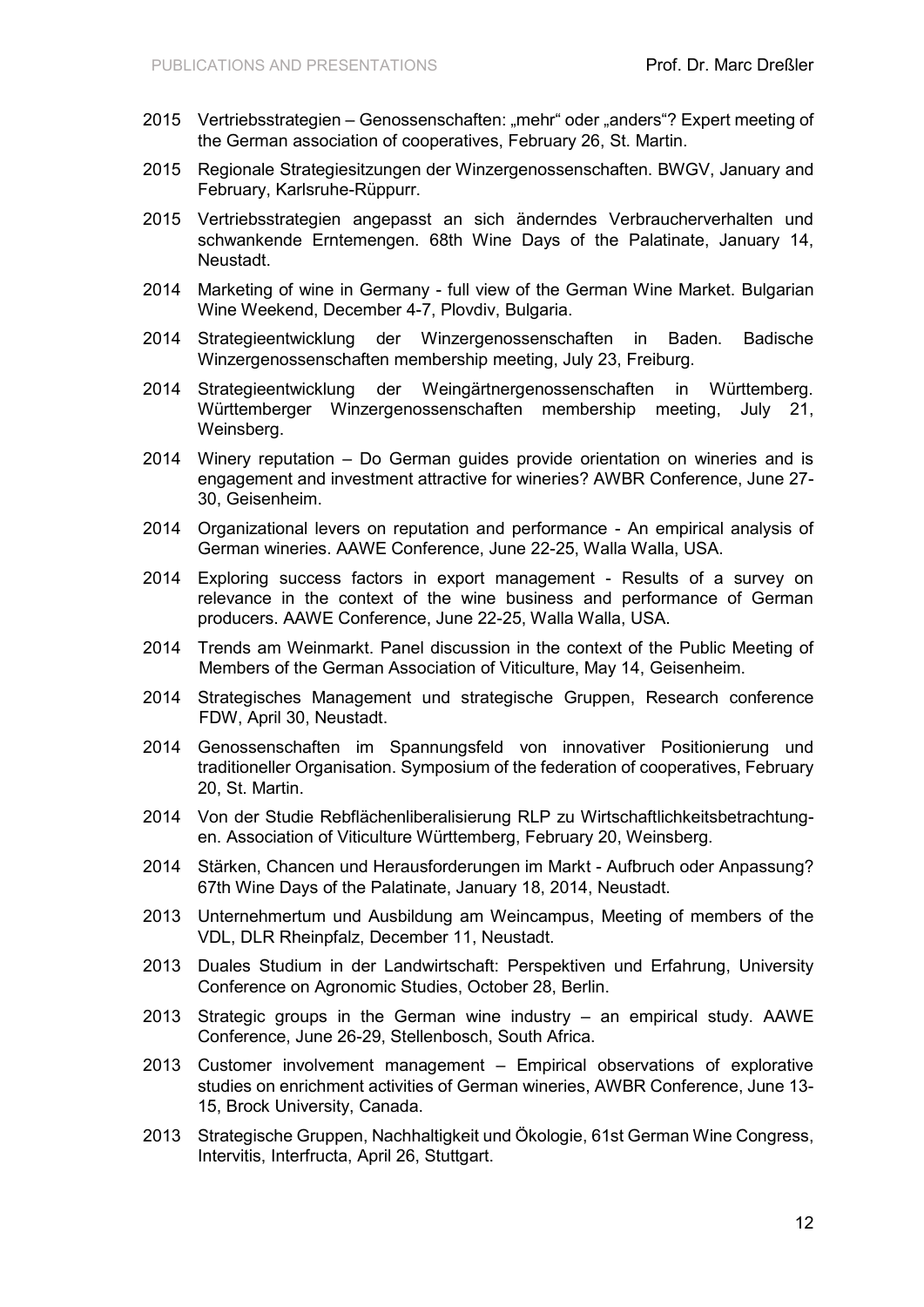- 2013 Panel discussion on planting rights branch associations wines with protected designation of origin, Conference by invitation of the Federal Ministry of Food, Agriculture and Consumer Protection, 61st German Wine Congress, Intervitis Interfructa, April 24, Stuttgart.
- 2013 Szenarien der Auswirkungen einer möglichen Rebflächenliberalisierung am Beispiel RLP, 53th Workshop of the German Viticulture research circle, DLG, March 13, Veitshöchheim.
- 2013 Forschungsherausforderungen Liberalisierungsszenarien Projekterfahrungen, Management and Chairmen meeting of the winemaking and wine grower's cooperatives for the regions Baden and Württemberg, March 12, Karlsruhe-Rüppurr.
- 2013 Strategische Perspektiven und Innovationsmanagement in der Weinwirtschaft, Managing directors and cellar masters' meeting of the winemaking and wine grower's cooperatives for the regions Baden and Württemberg, March 4, Karlsruhe-Rüppur.
- 2013 Verdrängungsmarkt nur Risiko oder auch Chance für Genossenschaften? Symposium of the cooperative unions' winegrowers' cooperatives, February 21, Grünstadt.
- 2013 Zukunft nachhaltig gestalten: Strategie Innovation Ökologie, 66th Wine Days of the Palatinate, January 15, Neustadt.
- 2013 Szenarien weinbaulicher Anbauflächenausweitung, Seminar on wine policy FES, January 14, Bad Kreuznach.
- 2012 Betriebliche Artenvielfalt strategische Positionierung und Aktivitäten zur Zukunftssicherung, NABU members meeting, October 29, Neustadt.
- 2012 BWL Forschung am Kompetenzzentrum am Beispiel des Panels "Strategie und Innovation in der Weinwirtschaft", MULEWF, September 26, Neustadt.
- 2012 Einsichten in das Forschungsprojekt "Szenarien zur Anbauflächenausweitung am Beispiel RLP", German Association of Viticulture – Working group "wine law and wine market", September 13, Worms.
- 2012 Erzeugungspotenziale im ökologischen Weinbau, Strategien, Innovation, Ökologie, Congress on the Future of Viticulture by MULEWF, September 11, Bad Kreuznach.
- 2012 Weinbauliche Perspektiven und Liberalisierungsüberlegungen, consultancy training DLR RLP, August 15, Oppenheim.
- 2012 Innovation focus and capacity challenge of small entrepreneurs, International Conference on Innovation and Trends in Wine Management, June 22, Dijon, France.
- 2012 Betriebswirtschaftliche Forschungsprojekte am Weincampus, visit of Kiel University, June 12, Neustadt.
- 2012 The 'future of wine profession' a German perspective, Global Conference on Educational Perspectives in Wine, Sonoma State University, April 25, Sonoma, USA.
- 2012 Herausforderung Zukunftssicherung für Winzer, Association of Former Graduates Neustadt, April 24, Neustadt.
- 2012 Innovationsforschung am Weincampus aktuelle Projekte, visit of the state minister Ulrike Höfken MULEWF at the DLR Rheinpfalz, April 16, Neustadt.